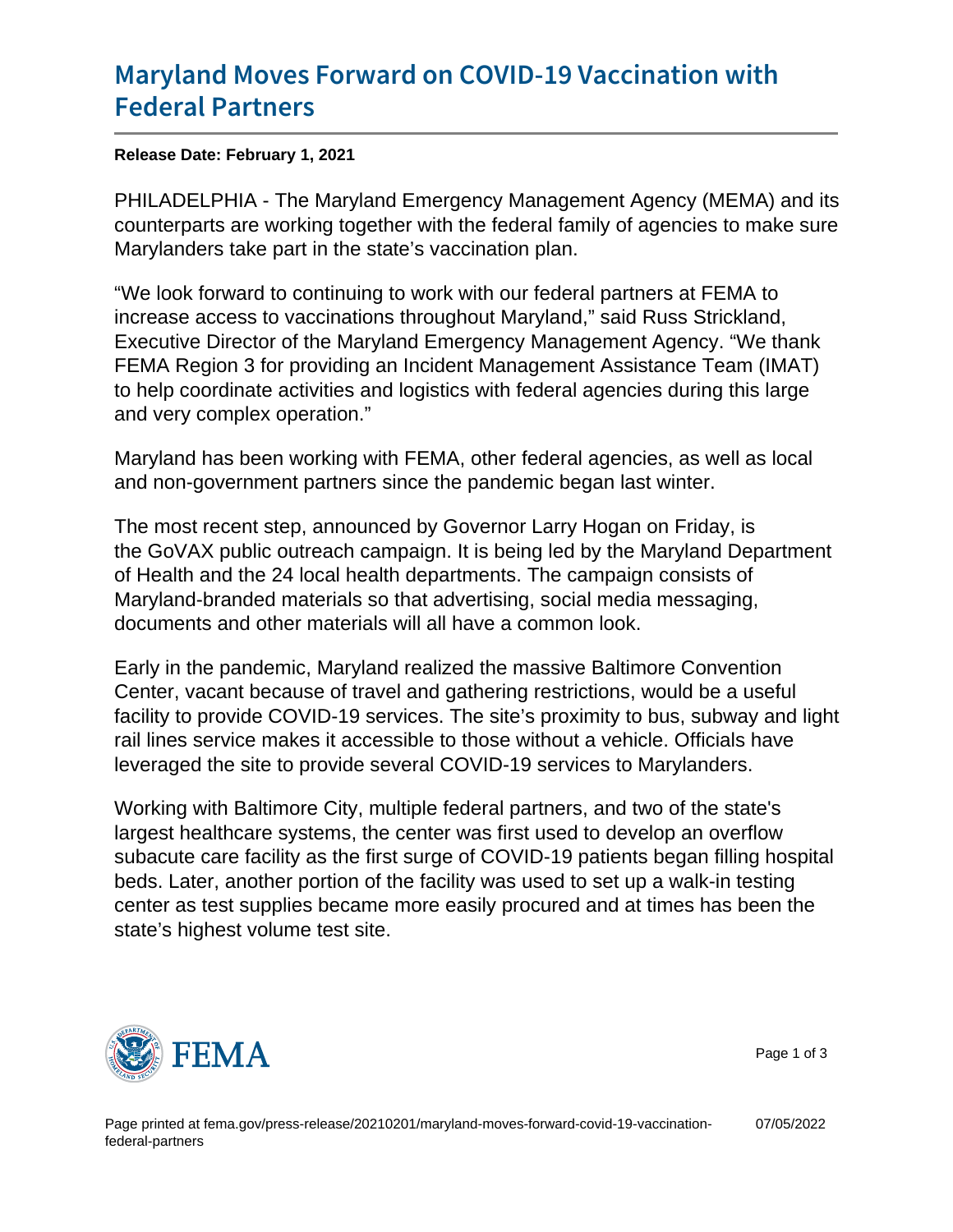Since vaccine distribution is now the top priority of state officials, the facility is being prepared as a mass vaccination site starting in early February. State and local health officials are working across government and the private sector to develop a walk-in vaccination site. The Baltimore Convention Center is one of several mass vaccination sites planned around the state.

"Maryland has been a leader in informing, testing and caring for its residents since the start of the COVID-19 mission," said FEMA Region 3 Acting Regional Administrator Janice Barlow. "The quick conversion of the Baltimore Convention Center to a vaccination site shows the state's speed and flexibility, as well as its dedication to the mission. The GoVax campaign will help Marylanders get the information they need to make the best health decisions for their families and themselves."

MEMA, through Maryland's Public Assistance Program, has been coordinating with FEMA to provide funding to support the vaccination effort. FEMA has already provided almost \$648.2 million to state and local agencies and certain non-profits (including hospital systems) to help ease the financial burden. MEMA continues to work with communities impacted by COVID to seek additional federal reimbursement and funding for future costs.

Aside from the vaccination effort, MEMA has:

- Led engagement of the private sector through the Maryland Business Emergency Operations Center. These efforts have helped keep the business community updated on the ever-changing information that affects their operations and trying to address the concerns of the private sector.
- Established a statewide coordination structure leveraging the Incident Command System (ICS) to bring leaders from state agencies and other partners together to coordinate the overall strategy for Maryland's COVID response.
- Conducted an outreach campaign to alert the public to the effects of the pandemic on emergency preparedness. The campaign emphasized the need to



Page 2 of 3